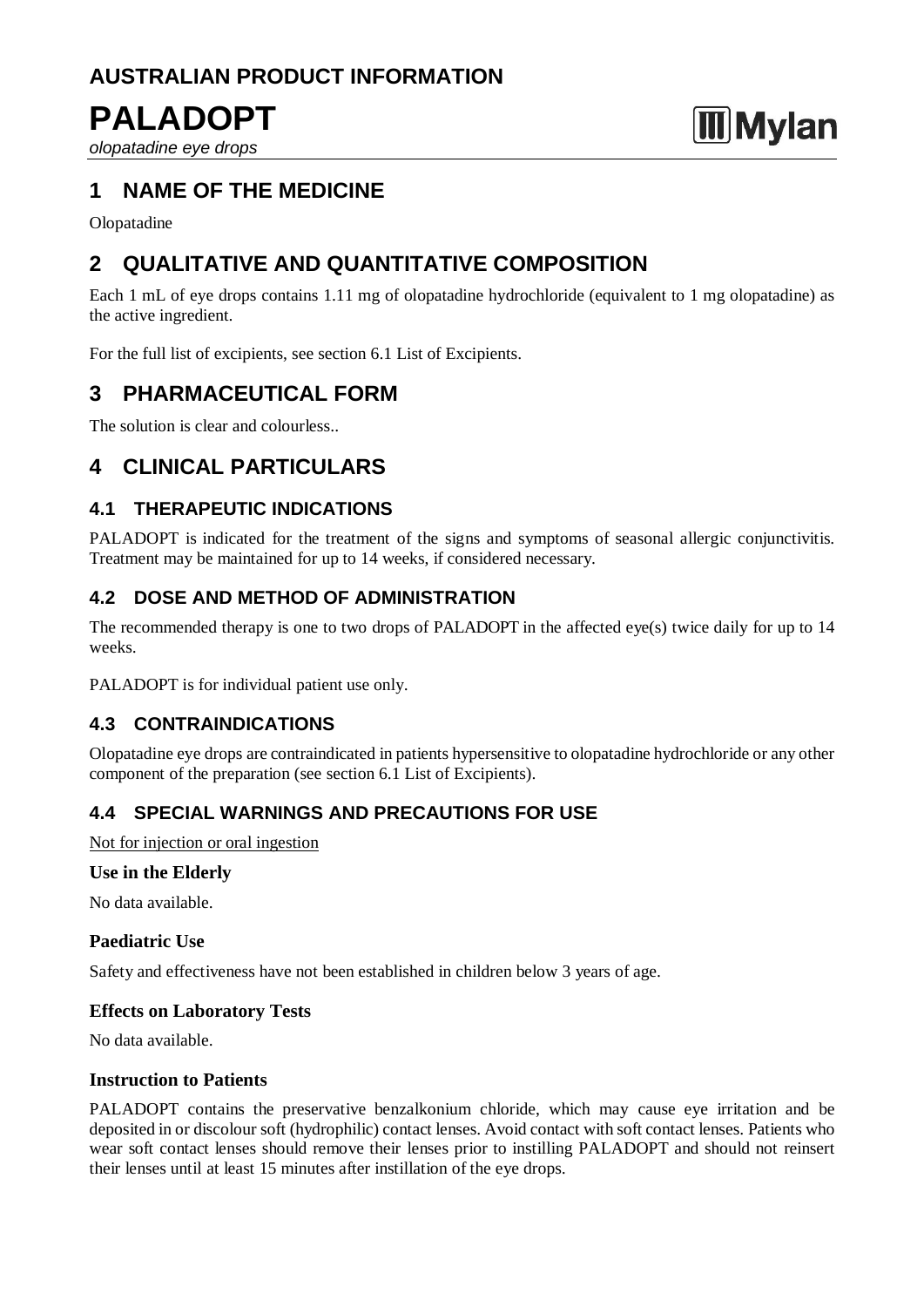To prevent contaminating the dropper tip and solution, care should be taken not to touch the eyelids or surrounding areas with the dropper tip of the bottle. The bottle should be tightly closed when not in use.

Each bottle of PALADOPT should be discarded after 28 days of opening.

### **4.5 INTERACTIONS WITH OTHER MEDICINES AND OTHER FORMS OF INTERACTIONS**

Interactions with other medications have not been investigated *in vivo*. Drug interaction studies on human liver microsomal preparation have shown that olopatadine is not an inhibitor of cytochrome P-450 isozymes 1A2, 2C8/9, 2C19, 2D6, 2E1 or 3A1. Olopatadine eye drops have low drug interaction potential as systemic levels of olopatadine achieved after ocular dosing are negligible and  $60 - 70$  % of the drug is excreted unchanged in the urine.

## **4.6 FERTILITY, PREGNANCY AND LACTATION**

### **Effects on Fertility**

There are no human data addressing the effects of topical ocular administration of olopatadine on human fertility. In animal reproductive/fertility studies, olopatadine had no effect on the fertility of male and female rats at oral doses up to 50 mg/kg/day (7,800 times the maximum recommended ocular human use level). However, decreases in the fertility index, number of corpora lutea and implantation rate were seen at an oral dose of 400 mg/kg/day.

#### **Use in Pregnancy**

Pregnancy Category: B1

Studies in animals with olopatadine have shown reproductive toxicity following systemic administration. Olopatadine was not teratogenic in rats and rabbits at oral doses of 600 mg/kg and 400 mg/kg, respectively (> 90,000 and > 60,000 times the maximum recommended ocular human use level, respectively). Given that animal studies are not always predictive of human responses, and that no adequate and well controlled studies in pregnant women have been performed, it should be carefully considered whether the potential benefit to the mother justifies the potential risk to the embryo or fetus.

### **Use in Lactation**

Olopatadine has been identified in the milk of nursing rats following oral administration. Rat pups of mothers administered olopatadine orally at greater than 4 mg/kg/day showed (625 times - but not at 312 times - the maximum recommended ocular human use level demonstrated) reduced body weight gain during the nursing period. It is not known whether topical ocular administration could result in sufficient systemic absorption to produce detectable quantities of olopatadine/metabolites in human breast milk. Olopatadine eye drops should be used with caution in breastfeeding woman.

## **4.7 EFFECTS ON ABILITY TO DRIVE AND USE MACHINES**

Instillation of eye drops may cause transient blurring of vision or other visual disturbances which may affect the ability to drive or use machines. The patient must wait until vision clears before driving or operating machinery if blurred vision is experienced.

## **4.8 ADVERSE EFFECTS (UNDESIRABLE EFFECTS)**

Headaches have been reported at an incidence of 7 %. The following adverse experiences have been reported in less than 5 % of patients: asthenia, blurred vision, burning or stinging, cold syndrome, dry eye, foreign body sensation, hyperaemia, hypersensitivity, keratitis, lid oedema, nausea, pharyngitis, pruritus, rhinitis, sinusitis and taste perversion. Some of these events are similar to the underlying disease being studied.

### **Post Marketing Experience**

The following adverse reactions have been reported during clinical studies with olopatadine eye drops and are classified according to the subsequent convention: very common ( $\geq 1/10$ ), common ( $\geq 1/100$  to  $\lt 1/10$ ),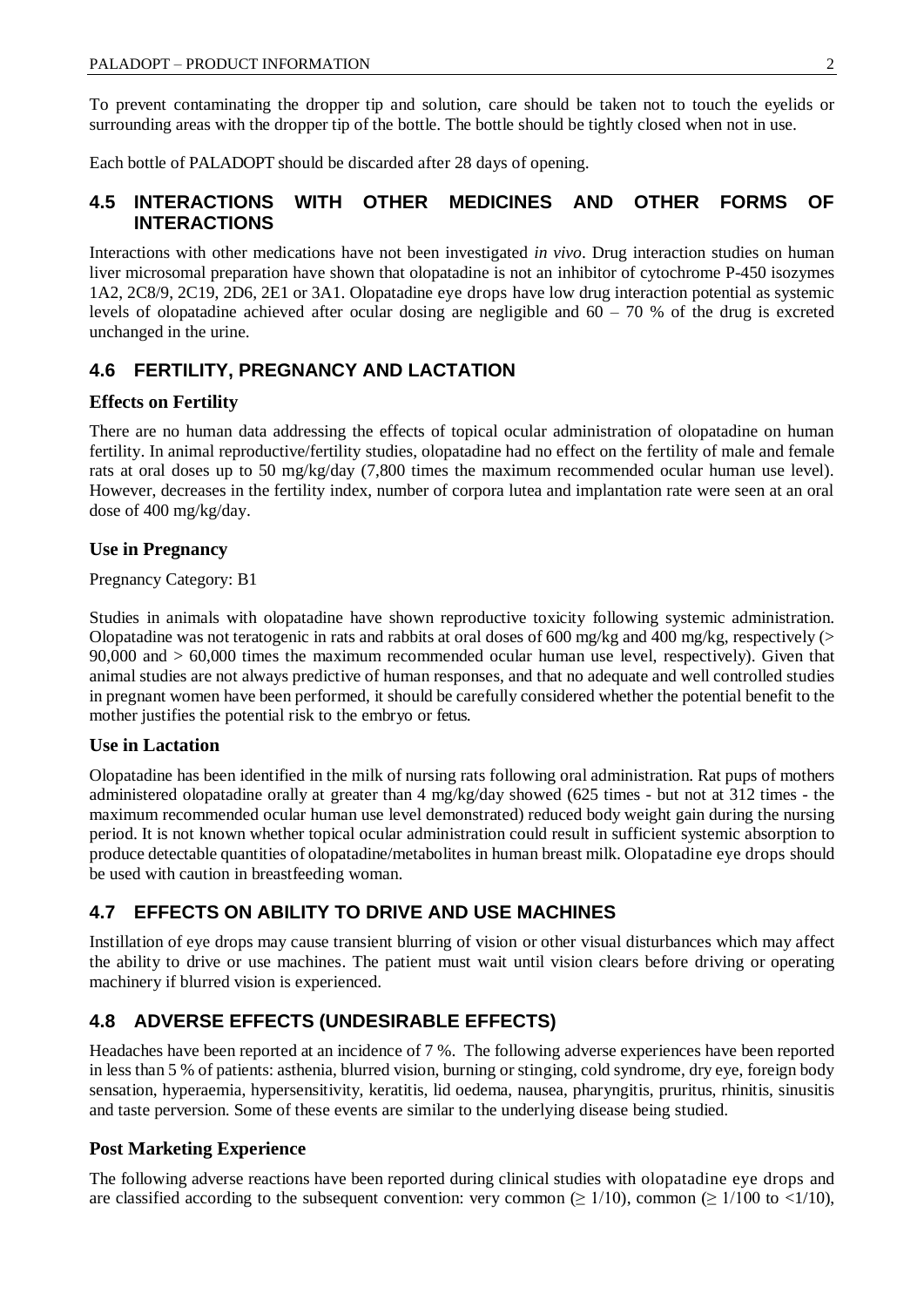uncommon ( $\geq 1/1,000$  to <1/100), rare ( $\geq 1/10,000$  to <1/1,000) and very rare (<1/10,000). Within each frequency grouping, adverse reactions are presented in order of decreasing seriousness.

#### *Eye Disorders*

Uncommon  $(≥ 0.1%$  to < 1%): punctate keratitis, keratitis, eye pain, dry eye, eyelid oedema, eye pruritus, eye discharge, ocular hyperaemia, eyelid margin crusting, ocular discomfort

Rare  $(≥ 0.01%$  to  $< 0.1%)$ : photophobia, vision blurred, erythema of eyelid

#### *Nervous System Disorders*

Uncommon ( $\geq 0.1\%$  to < 1%): headache, dysgeusia

Rare  $(≥ 0.01%$  to  $< 0.1%$ ): dizziness

#### *Respiratory, Thoracic and Mediastinal Disorders*

Uncommon ( $\geq 0.1\%$  to < 1%): nasal dryness

#### *Gastrointestinal Disorders:*

Rare  $( \geq 0.01\% \text{ to } < 0.1\%)$ : dry mouth

#### *Skin and Subcutaneous Tissue Disorders:*

Rare ( $\geq 0.01\%$  to < 0.1%): dermatitis contact

#### *General Disorders and Administration Site Conditions:*

Uncommon ( $\geq 0.1\%$  to  $\lt 1\%$ ): fatigue

Additional adverse reactions identified from post-marketing surveillance include the following. Frequencies cannot be estimated from the available data.

#### *Eye Disorders*

Lacrimation increased

*Immune System Disorders* 

Hypersensitivity

#### *Gastrointestinal Disorders*

Nausea

#### **Reporting Suspected Adverse Effects**

Reporting suspected adverse reactions after registration of the medicinal product is important. It allows continued monitoring of the benefit-risk balance of the medicinal product. Healthcare professionals are asked to report any suspected adverse reactions at [www.tga.gov.au/reporting-problems.](http://www.tga.gov.au/reporting-problems)

## **4.9 OVERDOSE**

No specific ocular side effects are known for a topical overdosage of olopatadine eye drops. Results from studies indicated that topical ocular administration resulted in very low systemic concentrations. Multiple oral doses that resulted in plasma concentrations at least 2 to 3 orders of magnitude greater than those from topical ocular dosing were well tolerated.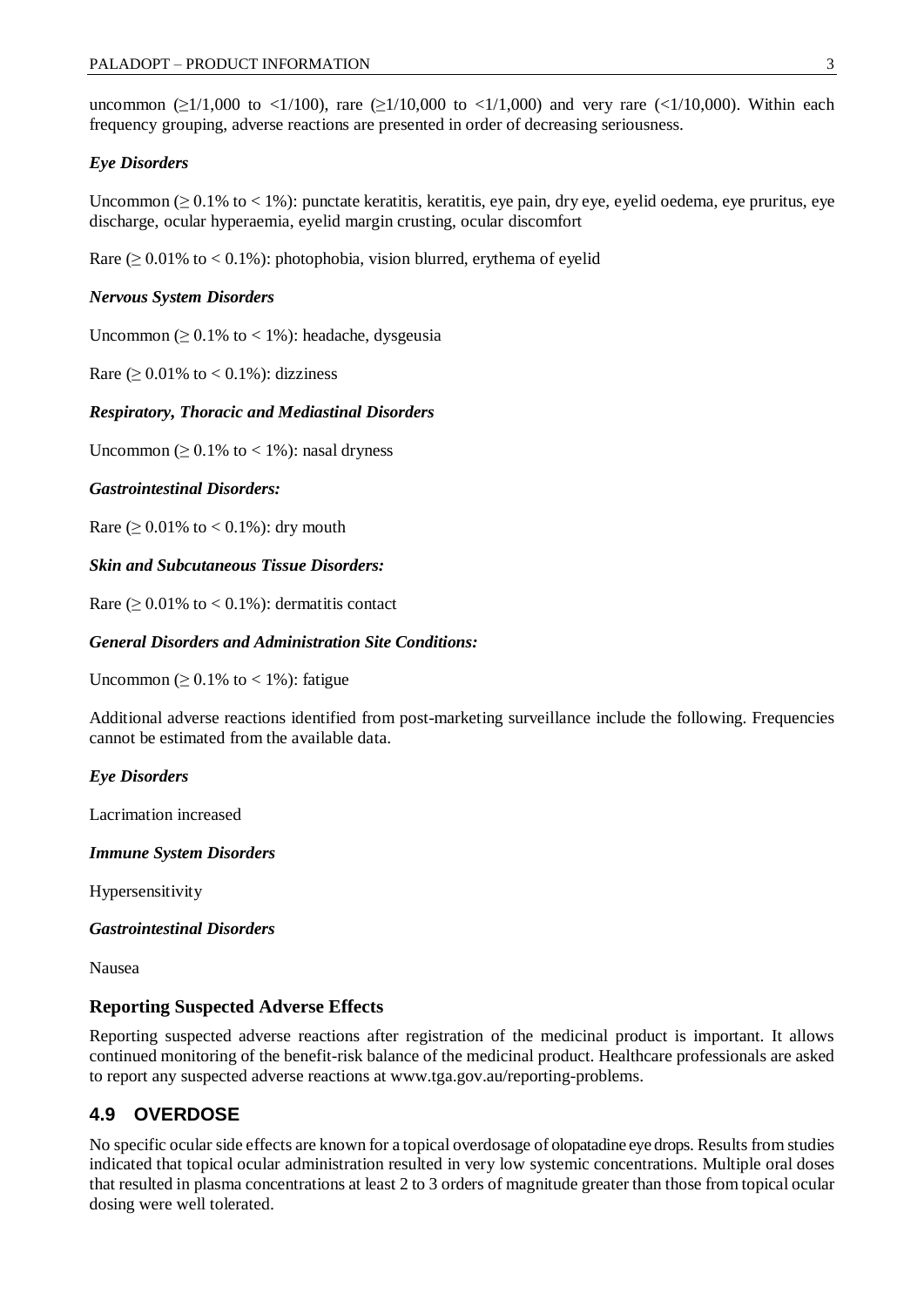A topical overdosage of olopatadine eye drops may be flushed from the eye(s) with warm tap water.

If olopatadine eye drops are accidentally ingested the following information may be useful. One bottle contains 5 mg of olopatadine. In single dose oral studies, olopatadine was well tolerated up to a dose of 360 mg, with rapid absorption and rapid excretion of the parent drug in the urine. Approximately 84 % of the dose was recovered in the urine as parent drug within the first 24 hours. The most often observed side effect was tiredness usually of a mild to moderate nature, although severe tiredness has been reported.

Due to the characteristics of this preparation, no toxic effects are to be expected with an ocular overdose of this product, nor in the event of accidental ingestion of the contents of one bottle.

For information on the management of overdose, contact the Poisons Information Centre on 13 11 26 (Australia).

## **5 PHARMACOLOGICAL PROPERTIES**

### **5.1 PHARMACODYNAMIC PROPERTIES**

#### **Mechanism of Action**

Olopatadine is an anti-allergic compound which has been demonstrated to stabilize human conjunctival tissue mast cells, preventing the release of histamine and other inflammatory mediators. Olopatadine is a selective histamine H<sub>1</sub>-antagonist (K<sub>i</sub> values for Histamine H<sub>1</sub>, H<sub>2</sub> and H<sub>3</sub> receptors were 32 nM, 100  $\mu$ M and 79  $\mu$ M, respectively) that inhibits Type I immediate hypersensitivity reactions. It has been shown to inhibit the release of pro-inflammatory mediators from human conjunctival mast and epithelial cells. Olopatadine has no significant effects on alpha-adrenergic, dopamine and muscarinic Type 1 and 2 receptors.

### **Clinical Trials**

The safety of olopatadine eye drops was evaluated in 15 clinical studies in which 1,208 patients were evaluated for safety. These studies included three clinical pharmacology plasma level and tear studies, three comfort studies, five conjunctival antigen challenge studies, an environmental study, an adjunct study to loratadine and two additional safety studies. These 15 studies show no clinically significant change observed in visual acuity, pupil diameter, pupillary response, intraocular pressure, dilated fundus parameters, blood chemistry, haematology, urinalysis, pulse or mean arterial pressure in patients receiving olopatadine eye drops.

Three studies assessed the comfort of olopatadine eye drops relative to other agents. Each included 30 subjects. They were single dose crossover studies in which all subjects received all test agents, and singleblinded because the subjects themselves reported the comfort of the agents tested. In one study olopatadine 0.1% was compared to ketorolac 0.5%. In the two other studies, olopatadine 0.1% was compared to ketorolac 0.5% and levocabastine 0.05%. The studies showed that olopatadine eye drops 0.1 % was significantly more comfortable than ketorolac 0.5 % and levocabastine 0.05 %.

Results from three pivotal conjunctival antigen challenge studies involving 278 patients demonstrated that, when subjects were challenged with antigen both initially and up to 8 hours after dosing, olopatadine eye drops were significantly more effective than the placebo in preventing chemosis, ocular itching and redness.

Results are also available from a randomised, placebo-controlled environmental study conducted during the ragweed pollen season, involving 159 patients with symptomatic allergic conjunctivitis, known to be sensitive to ragweed. The trial showed that olopatadine eye drops reduces consistently more signs and symptoms than placebo, although these results did not attain statistical significance. Post-hoc analyses showed a correlation of increased pollen counts with increased ocular signs and symptoms of SAC. In the olopatadine eye drops group, the slopes of the lines predicting ocular itching, redness and tearing were lower than the slopes for placebo, indicating that olopatadine eye drops significantly reduces the effects of pollen levels on ocular redness ( $p=0.0413$ ), itching ( $p=0.0075$ ) and tearing ( $p=0.0059$ ).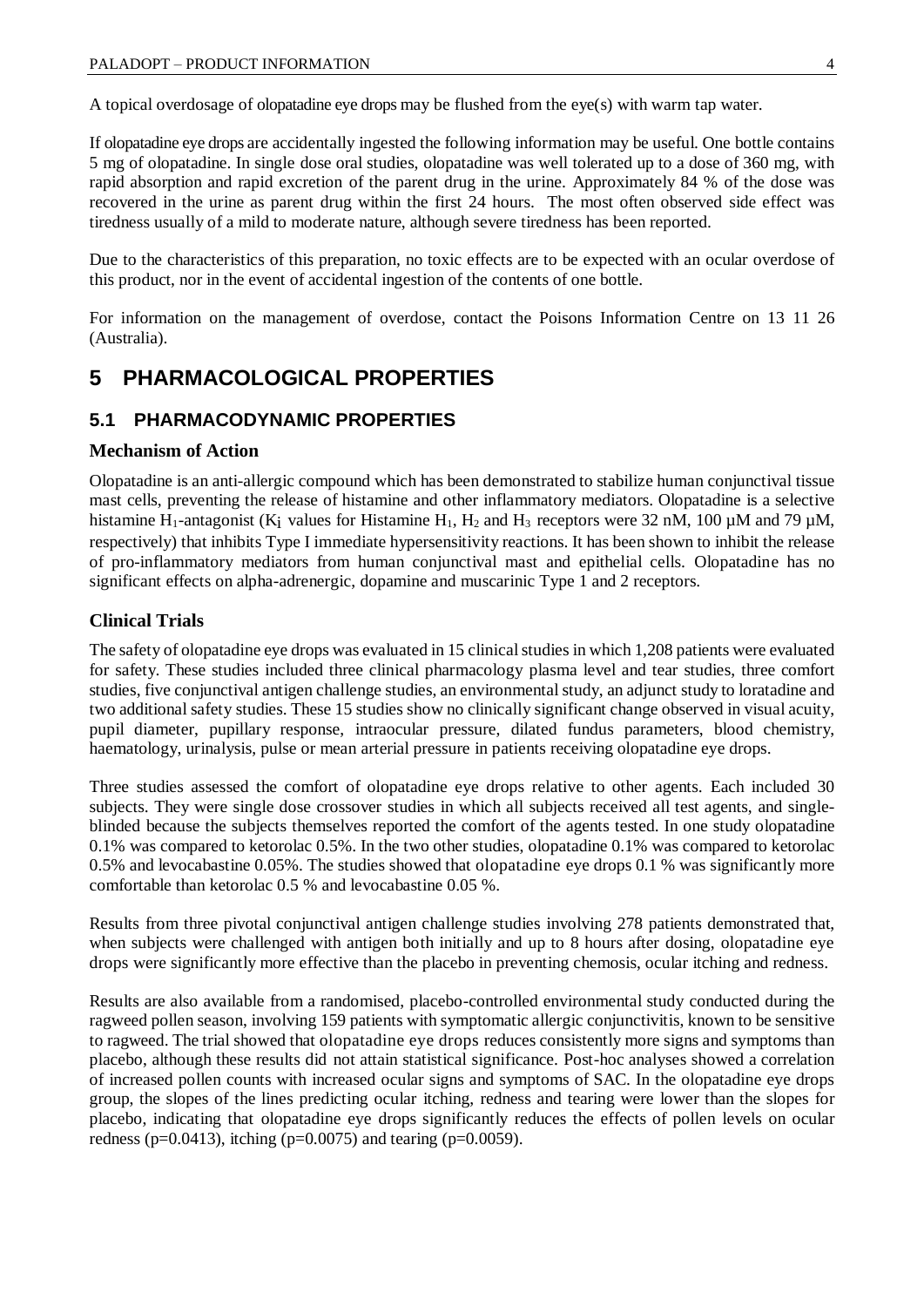## **5.2 PHARMACOKINETIC PROPERTIES**

#### **Absorption**

Following topical ocular administration in humans, olopatadine was shown to have low systemic exposure. Two studies in normal volunteers (totalling 24 subjects) dosed bilaterally with olopatadine 0.15% ophthalmic solution once every 12 hours for two weeks demonstrated plasma concentrations to be generally below the quantitation limit of the assay  $( $0.5 \text{ ng/mL}$ ). Samples in which olopatadine was quantifiable were typically$ found within 2 hours of dosing and ranged from 0.5 to 1.3 ng/mL.

#### **Metabolism**

Two metabolites, the mono-desmethyl and the N-oxide, were detected at low concentrations in the urine.

#### **Excretion**

The half-life in plasma was approximately 8 - 12 hours and elimination was predominantly through renal excretion. Approximately  $60 - 70\%$  of the dose was recovered in the urine as parent drug.

## **5.3 PRECLINICAL SAFETY DATA**

#### **Genotoxicity**

No mutagenic potential was observed when olopatadine was tested in an *in vitro* bacterial reverse mutation (Ames) test, an *in vitro* mammalian chromosome aberration assay or an *in vivo* mouse micronucleus test.

#### **Carcinogenicity**

Long term studies in mice and rats did not provide any evidence of carcinogenicity at oral olopatadine doses up to 500 mg/kg/day and 200 mg/kg/day, respectively (78,000 and 31,000 times the maximum recommended ocular human use level, respectively).

## **6 PHARMACEUTICAL PARTICULARS**

### **6.1 LIST OF EXCIPIENTS**

The inactive ingredients in PALADOPT are: benzalkonium chloride, dibasic sodium phosphate, hydrochloric acid, sodium chloride, sodium hydroxide, water for injections.

## **6.2 INCOMPATIBILITIES**

Incompatibilities were either not assessed or not identified as part of the registration of this medicine.

### **6.3 SHELF LIFE**

In Australia, information on the shelf life can be found on the public summary of the Australian Register of Therapeutic Goods (ARTG). The expiry date can be found on the packaging.

## **6.4 SPECIAL PRECAUTIONS FOR STORAGE**

Store below 25°C. Discard 4 weeks after opening.

## **6.5 NATURE AND CONTENTS OF CONTAINER**

Container type: Bottle (LDPE).

Pack sizes: 5 mL

Some strengths, pack sizes and/or pack types may not be marketed.

## **6.6 SPECIAL PRECAUTIONS FOR DISPOSAL**

In Australia, any unused medicine or waste material should be disposed of by taking it to your local pharmacy.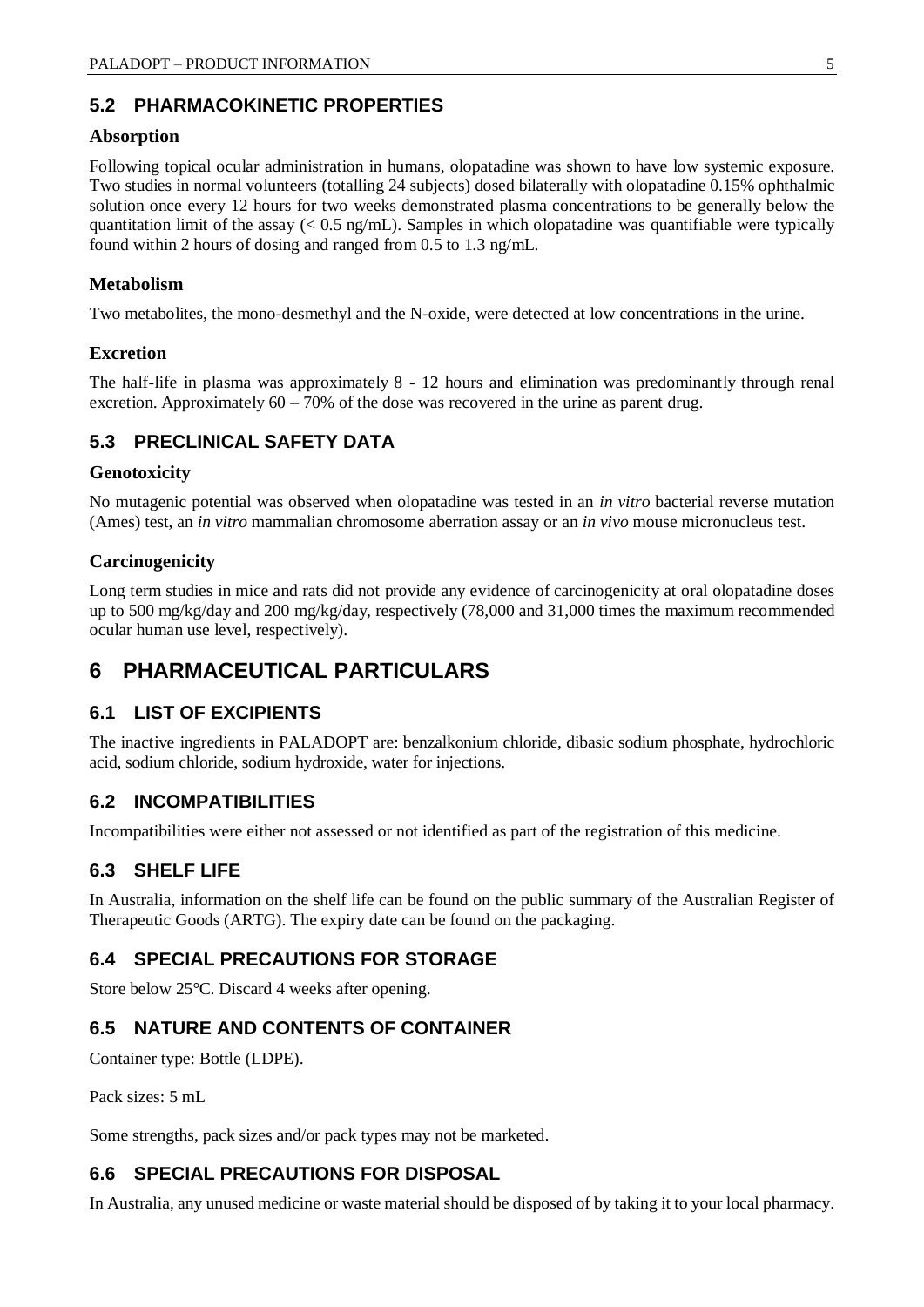## **6.7 PHYSICOCHEMICAL PROPERTIES**

### **Chemical Structure**



Chemical name: (*Z*)-11-[3-(dimethylamino)propylidene]-6-11-dihydrodibenz[*b,e*]oxepin-2-acetic acid hydrochloride

Molecular formula:  $C_{21}H_{23}NO_3 \cdot HCl$ 

Molecular weight: 373.88

Olopatadine hydrochloride, a dibenzoxepine derivative, is a white, crystalline, water-soluble powder (Figure 1). It has a melting point of 248°C (decomposition).

PALADOPT is a sterile, isotonic, preserved solution for topical application to the eye. The solution is buffered to a pH of approximately 7 so that it is within the physiological range of the ocular surface fluid.

### **CAS Number**

140462-76-6

## **7 MEDICINE SCHEDULE (POISONS STANDARD)**

S4 (Prescription Only Medicine)

## **8 SPONSOR**

**Mylan Health Pty Ltd**

Level 1, 30 The Bond

30 – 34 Hickson Road

Millers Point NSW 2000

www.mylan.com.au

Phone: 1800 314 527

## **9 DATE OF FIRST APPROVAL**

23/10/2015

## **10 DATE OF REVISION**

16/09/2020

**Summary Table of Changes**